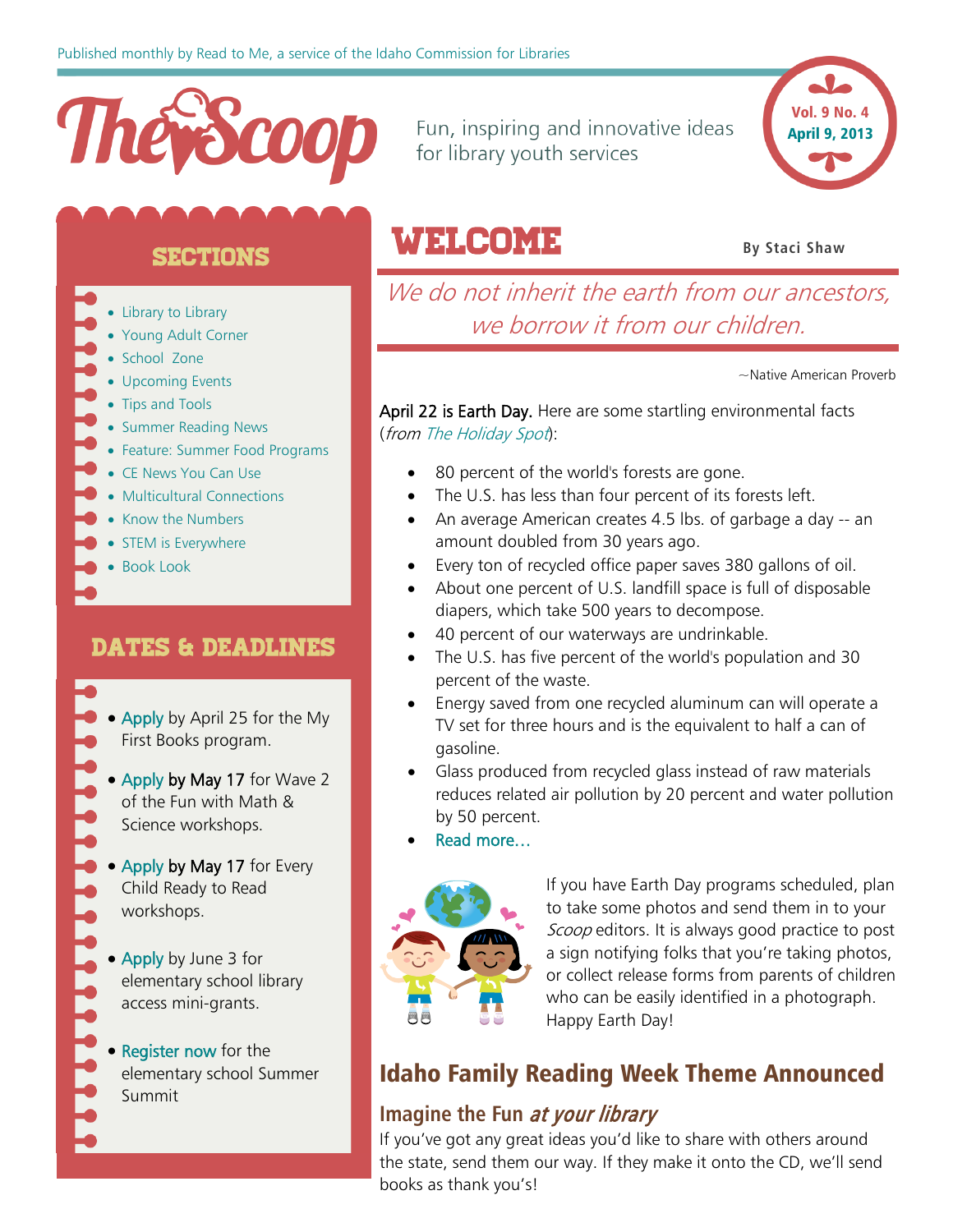

# Library to library

#### Read Across America/ Dr. Seuss Day Programs around Idaho

Thank you to the following librarians, who submitted program descriptions and photos.



<span id="page-1-0"></span>Mary Karol Taylor, Teacher-Librarian, South Junior High, Boise: Five Boise State University football players came to help us celebrate Dr. Seuss' birthday. They read The Lorax and The Sneetches. talked about their favorite books as children and teenagers, and chatted with students. It was great fun!"

Darbie Chocker, Jerome Public Library: We hosted Dr. Seuss-themed storytimes for two Head Start classes and our two Public Storytime groups on Friday. I started by telling the children we were going to have a birthday party…and of course everyone loves birthday parties! We talked about who Dr. Seuss was and of course all of the children instantly associated with The Cat in the Hat. We read Green Eggs and Ham, I Do Not Want to Get Up Today, Mr. Brown can Moo, Can You? and The Foot Book. We did the "Dr. Seussy" which is a take on the "Hokey Pokey" except you use Green Egg and Ham stick puppets to sing the song. We did a fun math activity and chose some volunteers from the crowd to measure objects in the children's area with their feet! We did this activity after reading *The Foot Book*. The kids loved this and didn't want to stop! We ended the storytime with singing "Happy Birthday" and completing a fun coloring craft. We had so much fun and Dr. Seuss was alive in us all!

#### Other March Programs…

#### **Literature Museum**

Submitted by Rubie Gallegos, Librarian, Mary McPherson Elementary, Boise



Our school does Read Week the 3rd week of March just before Spring Break. Every year the library and Mrs. Dransfield's 5th graders create a Literature Museum. The students make, or bring, items depicting a book "artifact." As classes come to the library the students are given an answer sheet to write the title of the book they think each artifact belongs to. When students come back from Spring Break we have pictures of the books next to the artifact so everyone can see if they had the correct answers. Each grade is given prizes for the most correct answers. It is a great and fun way to leave and return from Spring Break!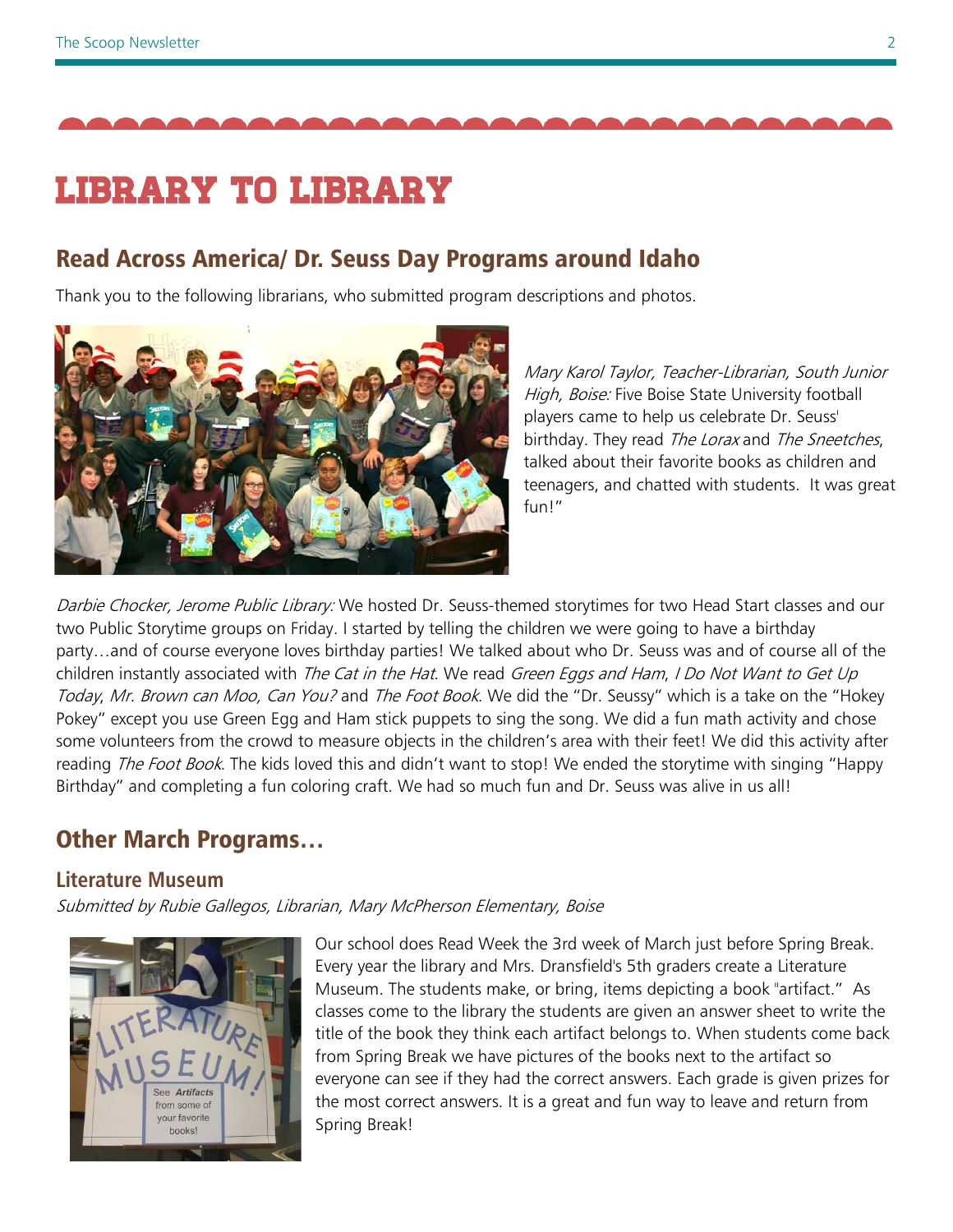

#### **Dare to Read!**

Library Aide Billi Nikolaychuk recently organized a new book club for young adults and teens called, "Dare to Read!" in which teens meet in a neutral and non-discriminatory environment to discuss books, make friends, broaden horizons, and have fun. There are also free books, drawings, snacks, and prizes.

Billi started volunteering for the Priest River Branch of the West Bonner Library District about two years ago, where she helped librarian Jean Hauritz with storytimes, and was then hired on as an aide last April 2012. "She has gone from cutting out felted bats (her least favorite project) to handling our inter-library loans, book club book orders, and operating the front circulation desk," Jean told us. "We are very excited that she has jumped into her position with such enthusiasm!"



#### Ideas from Your Colleagues Around the State …

"We did a six-week program with our after-school program all about science. We did a variety of science projects such as making a duck call out of a straw and seeing a paperclip float in water. The kids loved it and learned a whole lot and we had a blast teaching them!" -- Marcy Rowe, Boise Basin Library

Susan Biggins from the DeMary Memorial Library shared an idea for a popcorn storytime. "I did a storytime where we examined the process of how popcorn is grown. We utilized a flannel board for the growth cycle, the iPad to see the slow motions guys who filled a kernel of popcorn pop, and had various popcorn poppers (air, theatre-style, and stove top) so the preschoolers could examine and watch the popcorn pop. They had a great, messy time."

North Bingham District Library youth services librarian Sesha Hammond says she depends on Pinterest to help keep her organized. "Seriously my brain can hold only so much so I keep Pinterest board for specific themes, ideas, etc. It's hard to remember what worked well a year later when you're ready to do the same program so I take a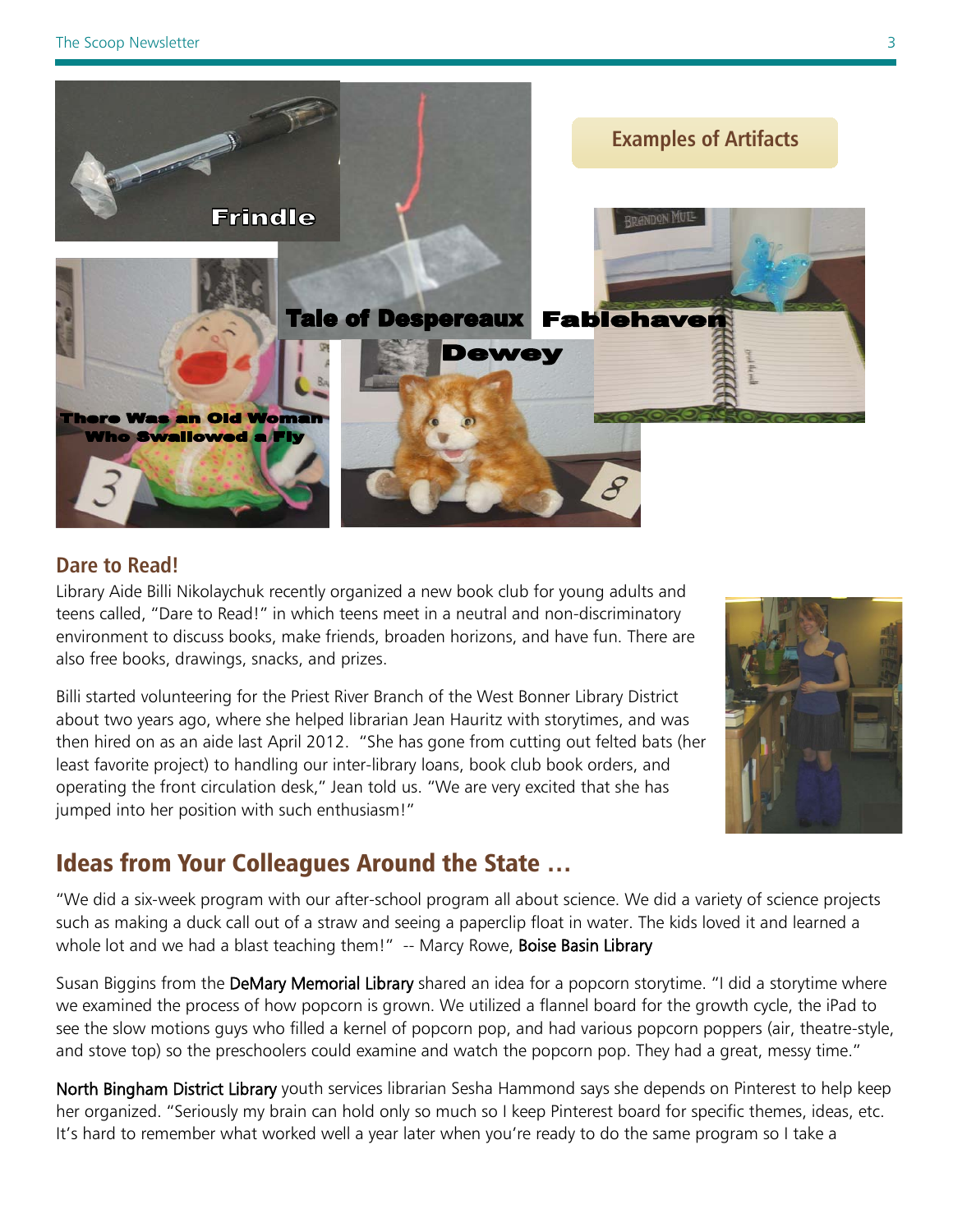snapshot and pin in to my own board. This helps me organize my thoughts fast and easy." She also said email and Facebook has really helped remind parents about storytimes and other library programs.

#### Read to Me Facebook Page

Our Facebook page has seen a lot of activity lately. Julie continues to update it frequently with early literacy tips, activities, and research. It's an easy way to stay current on what is happening with our Read to Me programs too.

Like us today using this handy QR Code Julie created! Just scan the code and it will take you directly to our page.



# <span id="page-3-0"></span>Young Adult corner

#### <span id="page-3-1"></span>Magic Valley Robotics Team Goes To National Championships

Monica Cook of the Kimberly Public Library submitted this story on the team from her town.

Four teams of seven students competed in a robotics competition against peers from Alaska, Montana, Washington, and Oregon. The Magic Valley teams took home 1st, 7th, and 13th place.

"We were really the underdogs in this competition no one ever expects the Idaho team to win the Idaho regional. It was our goal to be the first and we did it and we are ecstatic about it, it was awesome," said team captain Briten Perron.

The students are headed to St. Louis in April for the national championships.

To find out more about the competition, check out [www.usfirst.org/roboticsprograms/ftc.](http://www.usfirst.org/roboticsprograms/ftc)



#### Teen Town Halls with Jack Martin

As part of its year-long National Forum on Libraries and Teens, YALSA will host a series of Virtual Town Halls, facilitated by Linda W. Braun. They will be held from 2:00 - 3:00pm, eastern on: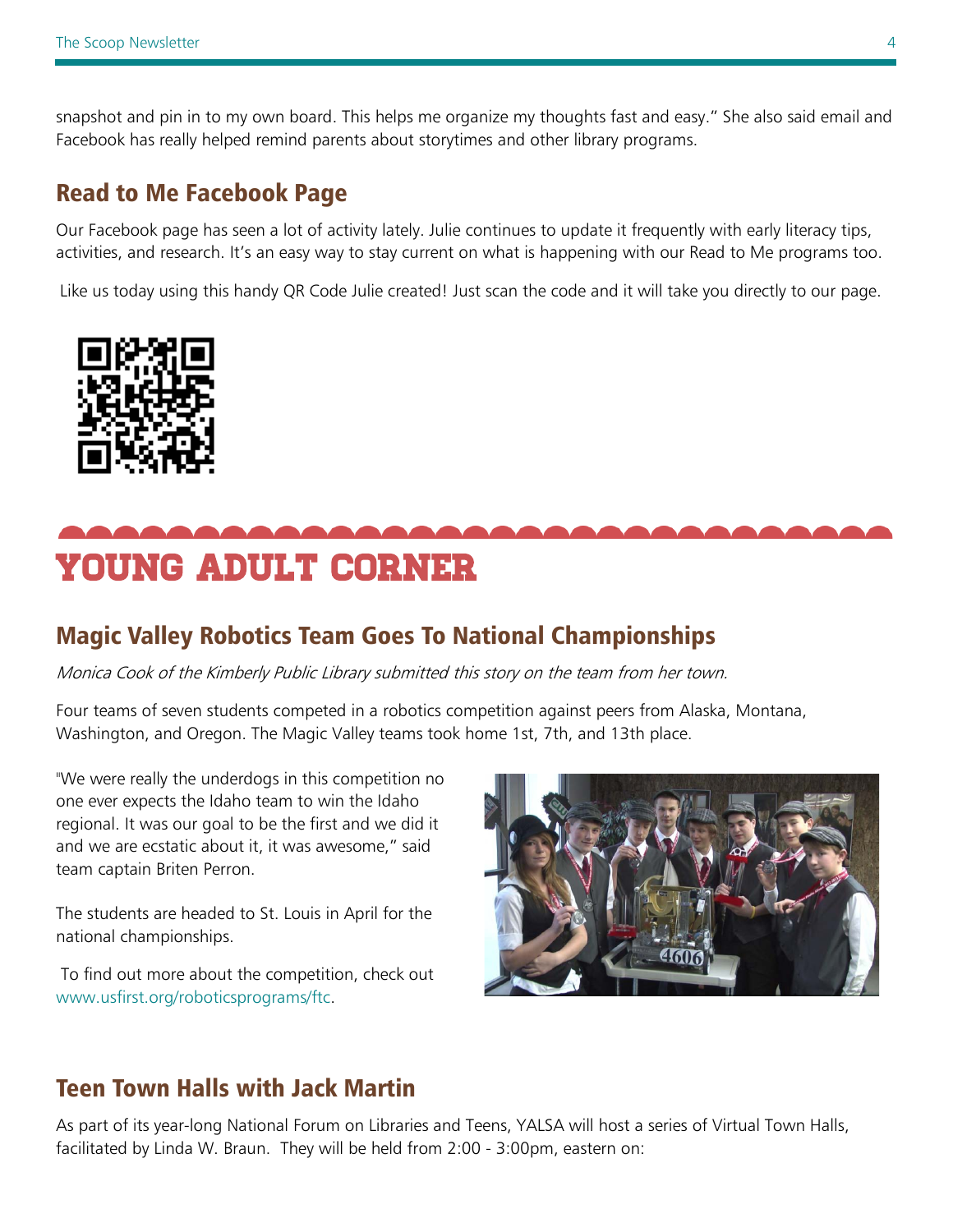- Tues. April 16, 2013. The topic to be explored is teen learning environments.
- Tues. May 21, 2013. Topic TBD.

The goal of the Town Halls is to gather together interested stakeholders from within and without the library community to have in-depth conversations that will inform how libraries should adapt in order to better meet the needs of 21st century teens. Any individual interested in teens, libraries, digital literacy, connected learning, youth participation, adolescent development, out of school time, education, etc. is welcome to participate. To access the Town Halls at the designated time, please use this [link.](http://connectpro87048468.adobeconnect.com/r880wgo83v5/) The Town Halls will be presented in a webinar format using [Adobe Connect.](http://helpx.adobe.com/adobe-connect.html) No pre-registration is necessary. More details are on the YALSAblog at [http://ow.ly/jGpoK.](http://ow.ly/jGpoK) To learn more about the Forum, visit [www.ala.org/yaforum](http://www.ala.org/yaforum) or use #yalsaforum to search Twitter.

# SCHOOL ZONE

#### Meet ICfL's New School Library Consultant



The Idaho Commission for Libraries is pleased to announce that Jeannie Standal has accepted the School Library Consultant position. Jeannie is an Idaho native, who recently moved back from North Carolina. She was a Media Coordinator there for a middle school of 800 students. She recalls that most of the students lived in low-income households, which made it all the more important for the media center to be available and able to meet students' needs. "Lots of the students didn't have access to a computer outside of school, so they had to get research and project creation done at school in the media center," Jeannie reports.

Jeannie has always loved the library but got interested in school libraries and youth services when her children started school and she began volunteering in their school's media center. Jeannie did some volunteer work at the Commission before she was hired. She has been in the library field for four years. She is currently trying to meet as many people as she can in the Idaho library community, and is "learning the ropes" of her new position.

In her former position she feels like her biggest success was changing the perception of how media centers can be used in schools. If students and teachers didn't come to the media center for help, they wouldn't see the wonderful resources that were there. She managed to get people to come in to collaborate and use the library. Her biggest challenge was keeping her collection current with no funding.

Jeannie's favorite children's book is *Little Women*, by Louisa May Alcott. She likes that it shows lots of ways for women to be strong. She states that, "Even during a time of poverty and crisis, this family of women found a way to be loving, happy and charitable."

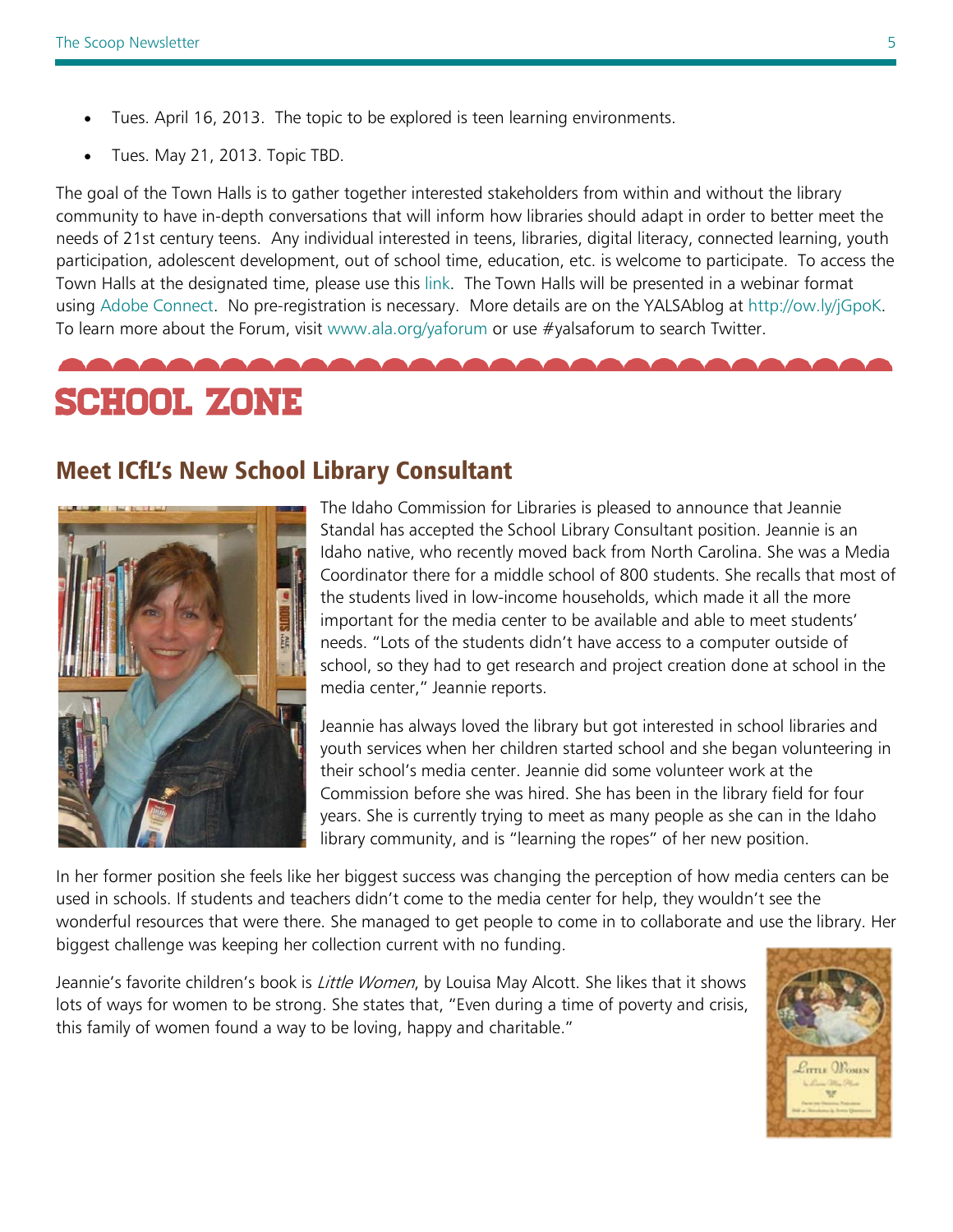She also liked reading: the *Harry Potter* series; the *Percy Jackson* series; the *Little House* books; all of the books written by Polly Horvath; and many, many more.



More recently she has enjoyed *The Blind Assassin*, by Margaret Atwood and *Ship Breaker*, by Paolo Bacigalupi. When she's not reading great books, Jeannie likes to travel with her family and run with her husband. She also likes to putter in her yard, watch movies and keep up with her two son's activities.

Jeannie's favorite flavor of ice cream is Ben & Jerry's New York Super Fudge Chunk. It sounds like Jeannie dreams of chocolate and a good book to keep her happy. Welcome to the Commission, Jeannie Standal!

## Apply for a School Library Access Mini-Grant

Staff members from elementary school libraries are encouraged to apply for up to \$5,000 to improve collections for Idaho's youngest students. Applications are due June 3, 2013. The grant package is available in PDF or Word formats on ICfL's website [\(http://libraries.idaho.gov/](http://libraries.idaho.gov/) under the "School Libraries" tab).

#### Summer Summit Focuses on Elementary School Staff

Registration is now open for the Elementary School Library Summer Summit, sponsored by the Idaho Commission for Libraries' Read to Me program. The summit will be held July 16-18, 2013 at the Boise Nazareth Retreat Center. ICfL will provide lodging at the Retreat Center for participants and provide all meals and training materials during the summit. There is no registration fee. School districts or individuals are responsible for travel costs. See <http://elementaryschoolsummit.eventbrite.com/> for details and to register.

# <span id="page-5-0"></span>Upcoming Events

# Upcoming Library Conferences

<span id="page-5-1"></span>The Idaho Library Association (ILA) is sponsoring some fabulous regional conferences. Register today for one in your area:

- April 13, Southwest Idaho at Fresco Arts Academy in Eagle. See [www.idaholibraries.org/node/509](http://www.idaholibraries.org/node/509) for details
- May 3, Southeast and Eastern Idaho at Snake River Community Library in Blackfoot. See <http://emp.byui.edu/twitchelll/> for details.
- May 10, Northern Idaho. Details coming soon at [www.idaholibraries.org/conferences.](http://www.idaholibraries.org/conferences)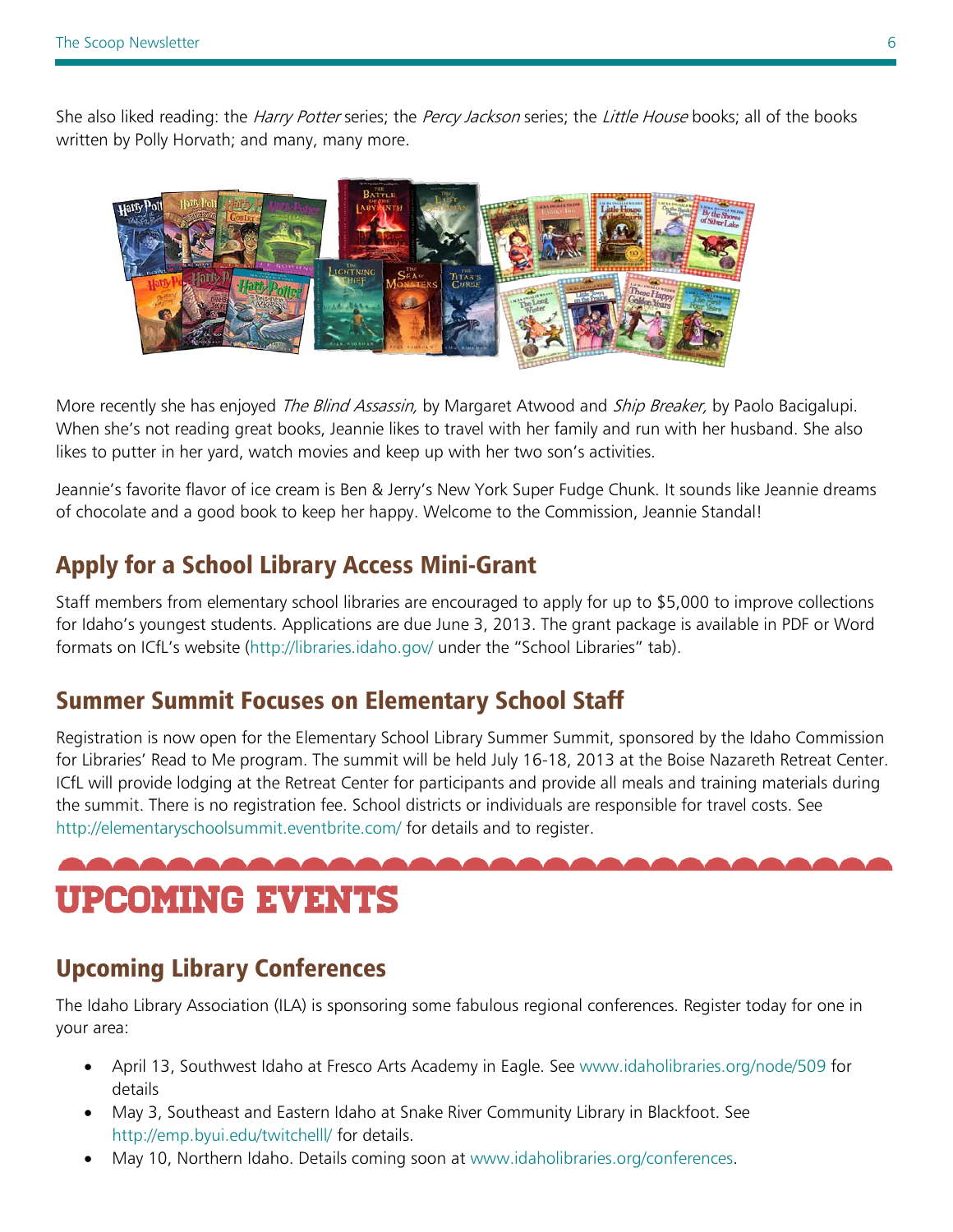This year's Pacific Northwest Library Association Conference (PNLA) will be held in Boise on August 14-16. This is a great opportunity to attend a regional library conference right in your backyard. They always have excellent sessions, and it's fun to meet colleagues from neighboring states and Canada. See<http://www.pnla.org/conference> for details.

The ILA Annual Conference will be held October 2-4 at the Nampa Civic Center. If you can help with planning, please contact Laura Abbot at the Nampa Public Library, [abbott@nampalibrary.org.](mailto:abbott@nampalibrary.org) They could use your support!

## National Library Week April 14-20 - Communities Matter @ Your Library

During [National Library Week](http://r20.rs6.net/tn.jsp?t=xiin8hmab.0.wl4sc4lab.4b9hayeab.9180&ts=S0899&p=http%3A%2F%2Fwww.ala.org%2Fconferencesevents%2Fcelebrationweeks%2Fnatlibraryweek) and throughout the month of April, libraries of all types - public, school, academic, and special - hold special events to highlight the unique role libraries play in American society and encourage the public to use their resources. Those resources include computers, books and e-books, homework help, assistance with resumes and job searches, accurate financial information, adult education courses, support for immigrants, and more.

## Teen Literature Day

Librarians all across the country are encouraged to participate in [Celebrate Teen Literature Day](http://r20.rs6.net/tn.jsp?t=xiin8hmab.0.9odmppmab.4b9hayeab.9180&ts=S0899&p=http%3A%2F%2Fwikis.ala.org%2Fyalsa%2Findex.php%2FCelebrate_Teen_Literature_Day) on April 18 by hosting events in their library or through their website on that day. The purpose of this celebration is to raise awareness among the general public that young adult literature is a vibrant, growing genre with much to offer today's teens. Support Teen Literature Day also seeks to showcase some award-winning authors and books in the genre as well as highlight librarians' expertise in connecting teens with books and other reading materials. Find great program ideas or contribute your own.



#### 2013 Teen Summer Reading Programs Website

As the hub for summer reading and summer learning, YALSA's 2013 Teen Summer Reading Programs website offers a place to go to exchange information and ideas to help them implement programs for and with teens. The website is funded by the Dollar General Literacy Foundation, which also provides grants for summer reading programs. To join and access the materials available on the YALSA Teen Summer Reading Programs site, visit [http://summerreading.ning.com.](http://ala.us1.list-manage2.com/track/click?u=b9b7f12a0545b1a14ef19a691&id=3d207a95aa&e=90c1a6a203) The website will continue to be updated throughout the spring and summer and is a great place to share ideas and brainstorm with fellow teen services librarians and library workers.

# May is Get Caught Reading Month.

This nationwide campaign reminds people of all ages how much fun it is to read. They have a [super fun bookmark](http://www.bookweekonline.com/bookmark) by Jeff Kinney and other resources to use in the library. [See more...](http://www.getcaughtreading.org/getcaughtreading.htm)

And, if you submit the titles you are reading in May to *The Scoop* via this [survey](http://www.surveymonkey.com/s/get-caught-reading) we'll include them in the June issue and enter your name in a drawing for a fun Summer Reading prize!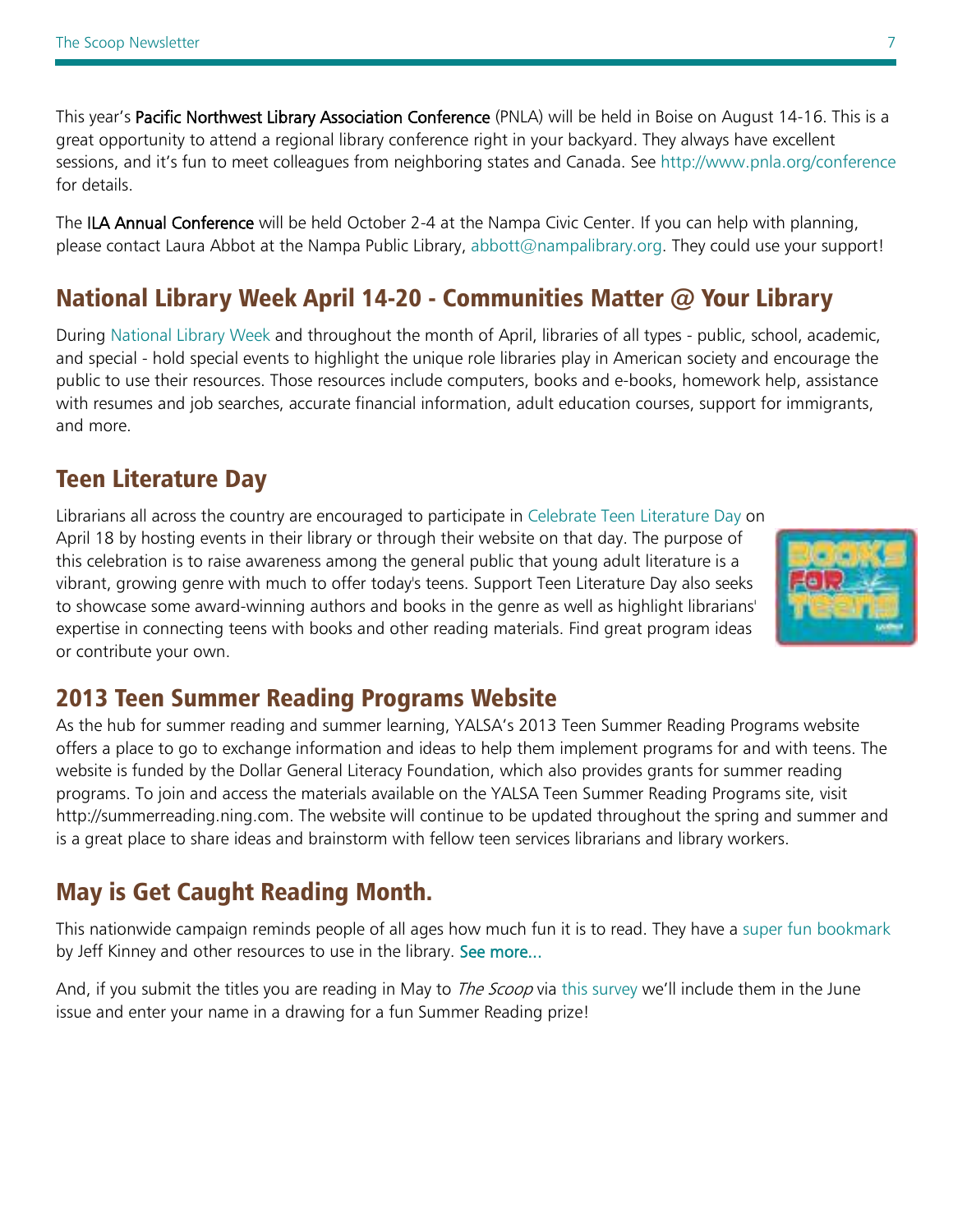

# Southwest Idaho Libraries Encouraged to Apply for Grants

Idaho Community Foundation will start accepting grant applications for the Southwestern Idaho Region. The grant cycle opens May 1 and closes July 1. Distribution is scheduled to begin in December. This is open to applicants from Ada, Adams, Blaine, Boise, Camas, Canyon, Cassia, Elmore, Gem, Gooding, Jerome, Lincoln, Minidoka, Owyhee, Payette, Twin Falls, Valley and Washington counties.

[Click here](http://www.idcomfdn.org/document.doc?id=4) to see a sample Regional Competitive Grant application.

[Click here](http://www.idcomfdn.org/document.doc?id=190) to see how to apply.

<span id="page-7-0"></span>summer reading news

# 2013 video PSA for the "Dig Into Reading" children's program



The PSA in English and Spanish is now available for download on the CSLP website, in various formats including MPEG4, High Def h.264, Standard Def h.264, and MPEG2 (audio). Check with your local broadcasters to see which formats they can use. The PSAs are here: [www.cslpreads.org/psas.html](http://www.cslpreads.org/psas.html) (you must be logged in to CSLP website to view this page; public library staff may request an account on the CSLP website if not already registered). It is very cute!

Public libraries are welcome to post the PSA on your websites, social media sites, etc. and to share it with your local media for broadcast.

PSAs for teens were created independently by each state. Idaho did not have a qualifying submission by the deadline date this year, but you can watch and use other states' videos—they are accessible on the csipreads.org website (or will be soon).

# Web Banners and E-branch Skins Available

It's time to update your website for summer reading! ICfL's web designer Ben Bibikov designed youth and teen web banners for the CSLP using the 2013 children's and teen artwork. Public libraries can access these by logging in to the cslpreads.org website with your username and password. Click on "Proprietary Downloads.

If you are an e-Branch library you can access the summer reading skins through your regular process. If you need assistance please contact [Aubrey Ellis.](mailto:aubrey.ellis@libraries.idaho.gov) The according term of the Kudos to Bear Lake County District Library and

|                                                  | Dig Into READING                                                 |                                                    |
|--------------------------------------------------|------------------------------------------------------------------|----------------------------------------------------|
| <b>Accessibility</b><br><b>Contact Us</b>        | <b>Snake River School Community Library</b><br>Search            |                                                    |
| On Our Site                                      | What's new at the Library?                                       | <b>Hours</b>                                       |
| <b>D</b> Find Books<br><b>O</b> My Account       | We have Tumble Books! 4 different options. Check them out today! | Winter Hours (Sept.- May)<br>Mon-Thur 7:00 am-8:00 |
| <b>O</b> OneClickDigital                         | Tumble Books Junior                                              | pm<br>Friday 7:00 am - 6:00 pm                     |
| <b>D</b> Access SIRS<br><b>D</b> Renew Rooks     | <b>Tumble Books</b>                                              | Sat. and Sun. Closed                               |
| <b>O</b> Get a Library Card                      | Tumble AudioBook Cloud                                           |                                                    |
| <b>O</b> Series Information<br><b>O</b> About Us | Tumble Books Library                                             | 208-684-3063<br>snakeriverlibrary@gmail.com        |

Snake River Community Library for *Digging In* early!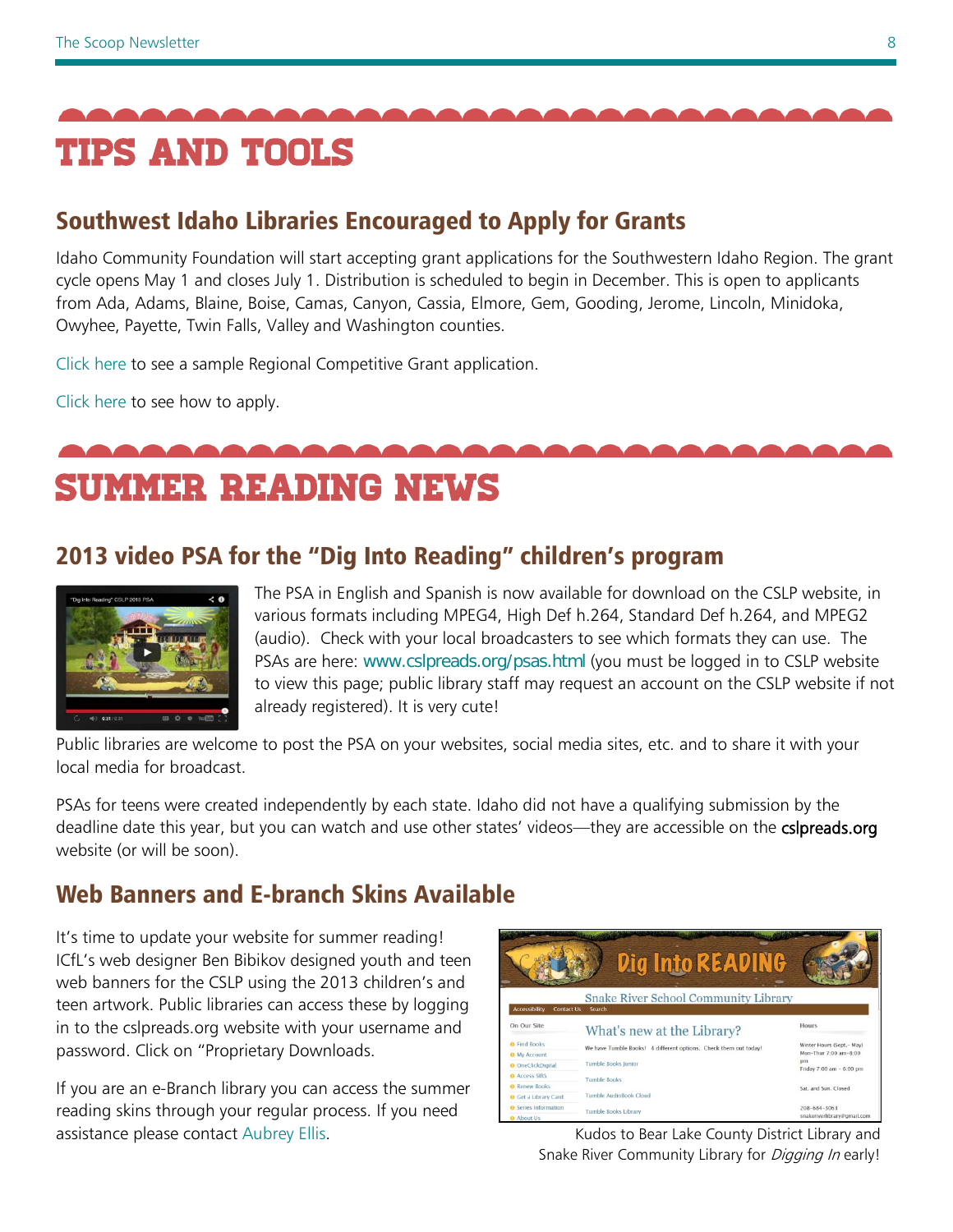#### Outcomes + Outreach = Outstanding Summer Reading Programs!

ALA Preconference Workshop Friday, June 28, 2013 | 11 a.m.  $-4$  p.m. Registration fee: \$125

#### Re-posted from the Youth Consultant's ListServ:

"Are you looking for ways to keep your summer reading program vital, dynamic, and relevant? Would you like to start presenting outcomes-based summer reading programs but don't know where to start? Do you want to reach out successfully to underserved community members during the summer? Then this workshop, presented by the Illinois and California Library Associations, is for you!"

Register

<span id="page-8-0"></span>Featured Article

#### Lego Club at Boise Public Library's Hillcrest Branch

By Jennifer Redford, Youth Services Librarian



Like many Librarians around the state, I've been looking for a way to incorporate STEM concepts into regular Library programming. My colleague Phyllis VanBuskirk and I added a "Math Moment" to our preschool storytime each week, but I really wanted to do something with Block Play. I'd heard about other libraries across the country that were doing Lego programs, and I thought it would be interesting to try doing a Lego program at Hillcrest. Since last summer, my library has held a regular monthly program we call Lego Club that has not only been well-attended each month, but that has also been easy to implement at our location.

Here's how we do Lego Club at Hillcrest: each month I write a onepage (or less) lesson plan to help the kids who come to Lego Club focus their building efforts. The lessons usually revolve around a topical subject (i.e. "Monuments" around President's Day), or an architectural concept (pyramids, arches, etc.). I find a picture book, or sometimes a chapter from a longer book, that relates to the focus of the month to include in the lesson plan, along with open-ended questions about the topic to help get the kids' imaginations going. The lesson plan always includes a reminder to kids and parents that "Playing with blocks is a great way to encourage brain development! Blocks help your children: Develop Fine Motor Skills, Learn about problem-solving, Work in Teams, Learn about physics, Develop Math & Science skills, and Have fun!"



At Hillcrest, Lego Club is a successful, low-stress program that kids and parents<br>Love this a fun way for our staff to offer STEM programming at low-set (thanks love. It's a fun way for our staff to offer STEM programming at low cost (thanks to donations) and with little staff effort. Please email me [\(jredford@cityofboise.org\)](mailto:jredford@cityofboise.org) if you would like copies of the lessons plans that I've *created or if you have any suggestions!*  $\sim$  Jennifer Redford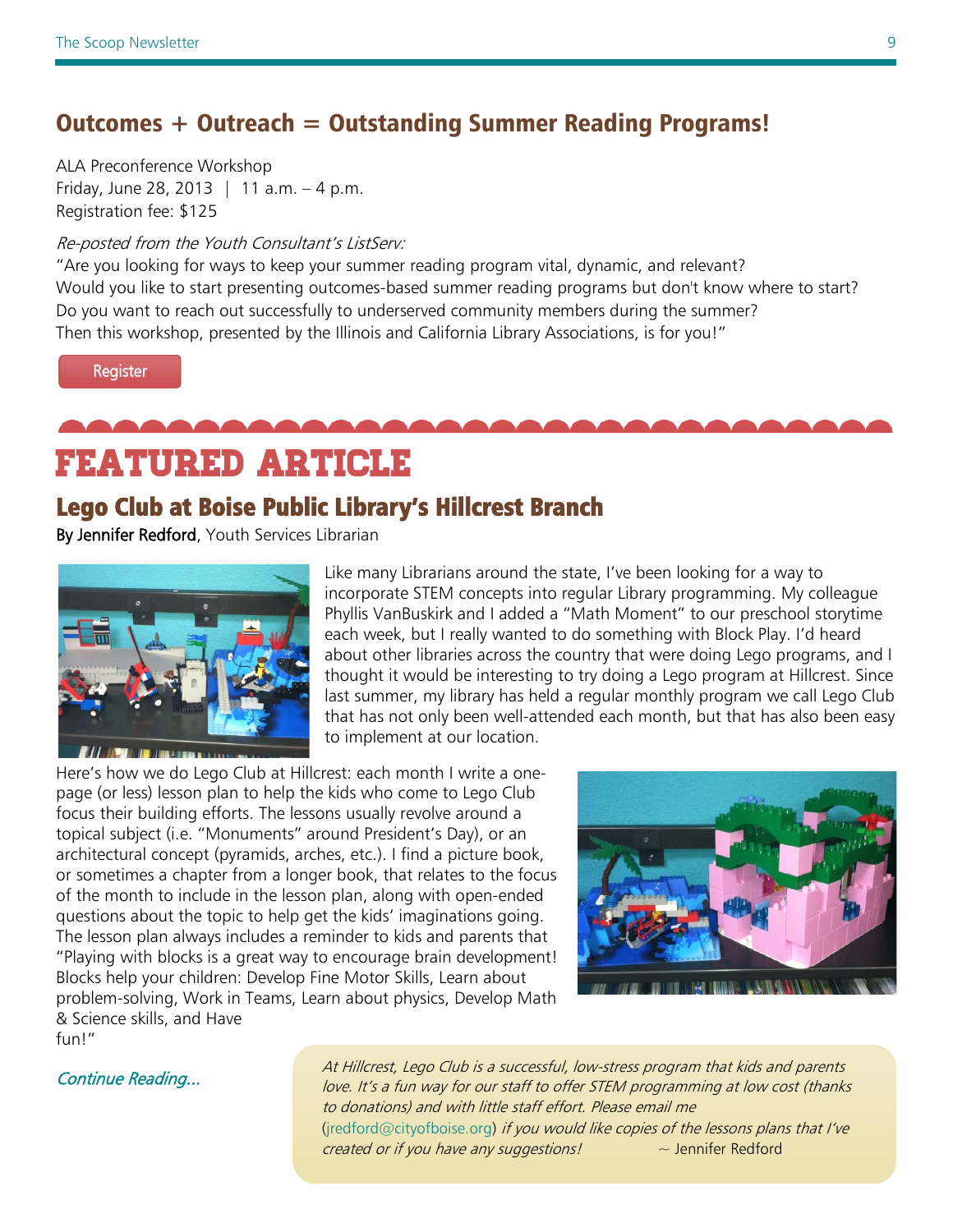<span id="page-9-0"></span>

# Early Literacy Programming in the Digital Age: Apps and E-Books in Storytime Webinar Offered

Explore mobile apps and e-books for children and learn practical techniques for integrating these tools into traditional early literacy programming during this upcoming webinar offered through PLA (Public Library Association). Learn more at [www.ala.org/pla/onlinelearning/webinars/digitalstorytime.](http://www.ala.org/pla/onlinelearning/webinars/digitalstorytime) Cost is \$35 for non ALA or PLA members on April 17, 1 p.m. CST. Registration is now open for these programs. Questions? Contact PLA at pla@ala.org or (800) 545-2433 x5PLA.

# Free CE Offerings

**Idaho Commission for Libraries:** (click on ICfL sponsored workshops, then on Monthly Free CE List) More Info:<http://libraries.idaho.gov/freetraining>

The list can also be found on Webjunction at [www.webjunction.org/find-training/free-events.html](http://www.webjunction.org/find-training/free-events.html)

# <span id="page-9-1"></span>Multicultural connections

# Día Resources

El día de los niños / El día de los libros Many Children, Many Cultures, Many Books!

Are you hosting a Diversity In Action (DIA) event this April? Check these websites for ideas and suggestions for celebrating Many Children, Many Cultures, Many Books, as well as resources for bilingual learning. On these sites parents and caregivers will find useful tips related to reading and literacy, as well as recommended books, activities, songs and music, and more.

[Continue Reading…](http://dia.ala.org/parents-children)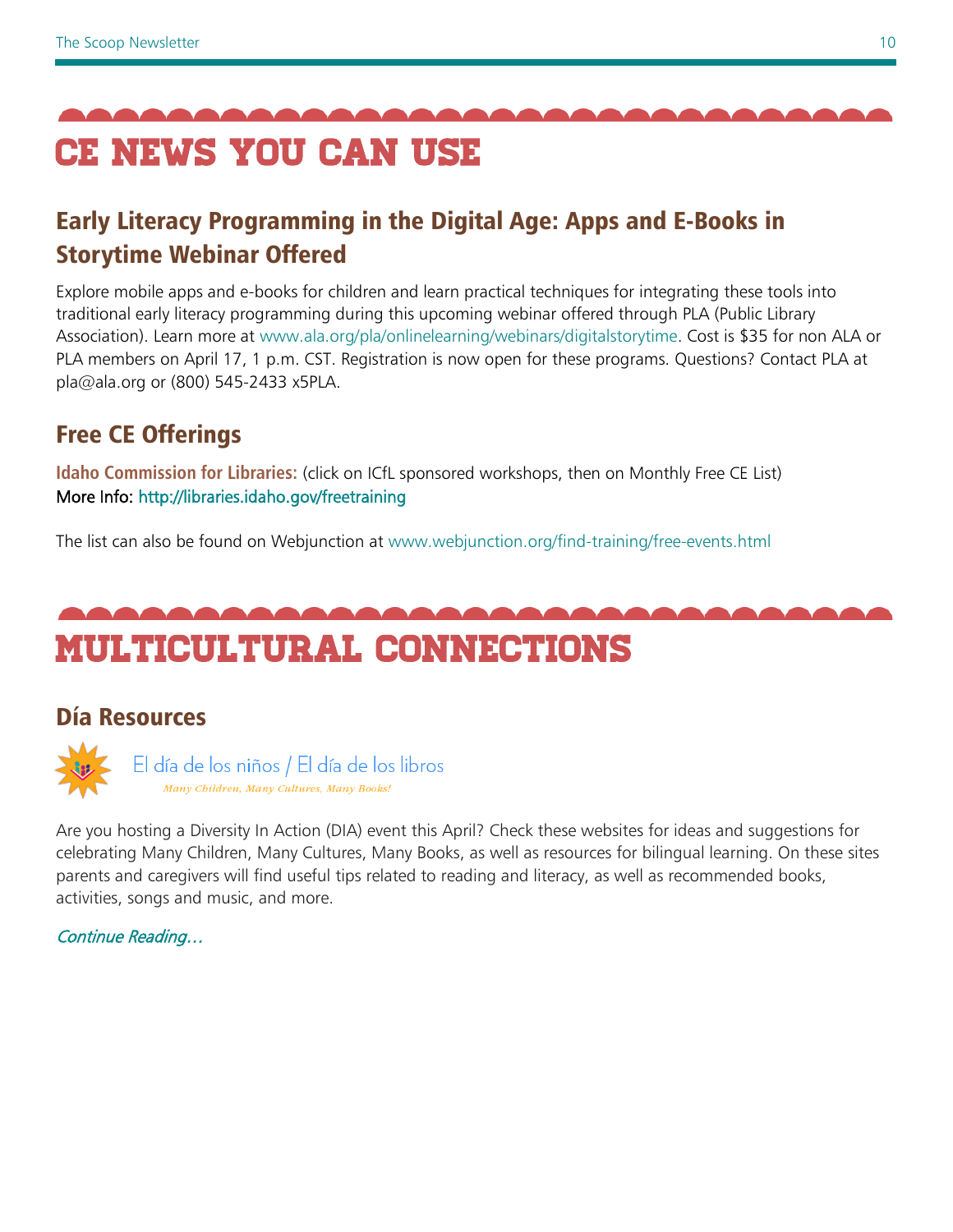<span id="page-10-0"></span>

# Changing Demographics in Idaho

<span id="page-10-1"></span>The proportion of white non-Hispanic students declined from 90 percent in 1992-93 to 78.5 percent in 2010-11. Since 1992, the Hispanic population in Idaho more than doubled from 16,697 students in 1993 to 43,795 in 2011. [Source: National Center for Education Statistics, 2010-2011]

See more statistics and facts about Idaho's education at [www.dontfailidaho.org.](http://www.dontfailidaho.org/)

# STEM is everywhere

# Fun with Math & Science Workshops a HIT!

The feedback we have been collecting from the parent and library surveys have been overwhelmingly positive. High turnout at several of the events is demonstrating the community's interest in early Math and Science for their children. Here are a just a few libraries that recently hosted events:

- Marshall Public Library hosted a drop-in "Fun with Math and Science" Open House over Spring Break. Over 160 people attended over the four days it was held, exploring four to five different math and science stations. Check out the collage of images below to see the fun.
- Community Library Network hosted one of their workshops in March and had 120 people in attendance. They learned valuable lessons during their first event. One was that for future events they will pre-register families in order to be able to better prepare for the large crowds!
- Boise Public Library Hillcrest had a great time hosting their Fun with Math & Science workshop. Parent surveys contained enthusiastic comments and encouraged the library to host additional events.



# Bending Air – Fun Learning About Air

Science for Preschoolers has a series of lessons on Understanding the Science of Air. They can also be used as a lead in to other science, weather and eco-conscious topics. Here are some fun activities to teach your child about air:

[Understanding the Science of Air Overview:](http://ct.ebizac.com/t.php/352199/1/B/H/10528876/3768/) an overview of the air lesson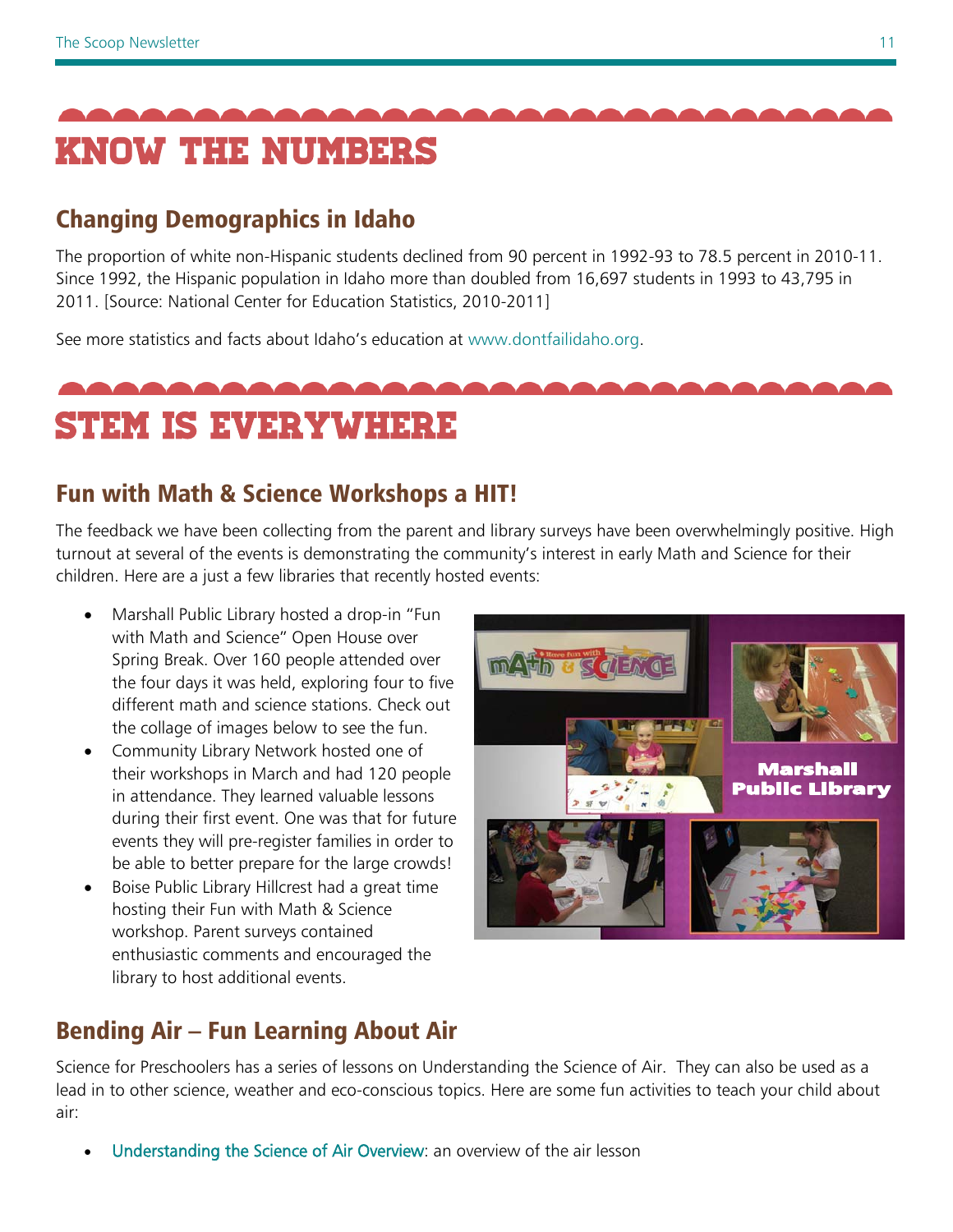- [Air Engine Air Races:](http://ct.ebizac.com/t.php/352199/2/B/H/10528876/3768/) fun experiment that teaches children about air
- [Exploring Air Pressure:](http://ct.ebizac.com/t.php/352199/3/B/H/10528876/3768/) simple experiment that you can do with children to explore air pressure and the force of air.
- [Bending Air:](http://ct.ebizac.com/t.php/352199/4/B/H/10528876/3768/) teach children that air is not only around us but it can also be manipulated depending on the structure.

#### STEM Programming Toolkit Released from YALSA!

Remember to check out the new [toolkit!](http://www.ala.org/yalsa/sites/ala.org.yalsa/files/content/STEMtoolkit_Final_2013.docx) There are so many resources to help you incorporate STEM at the library.

Book look



#### Ezra Jack Keats Book Awards

The Ezra Jack Keats Foundation in partnership with the de Grummond Children's Literature Collection at The University of Southern Mississippi announced the winners of the 27th annual Ezra Jack Keats New Writer and New Illustrator Book Awards:



#### **2013 Ezra Jack Keats New Writer Award Winner:** Julie Fogliano for And Then It's Spring

First-time author Fogliano shares the excitement that goes hand in hand with planting the first seeds of spring. After months of snow, a boy and his dog agree that enough is enough, and decide to plant a garden. They dig, plant, play and wait…and wait…until at long last, shades of green begin to replace the brown. Spring is in the air! And Then It's Spring is illustrated by Erin E. Stead.

#### **2013 Ezra Jack Keats New Illustrator Award Winner:** Hyewon Yum for Mom, It's My First Day of Kindergarten!

First day of kindergarten jitters may be nothing new, but in Yum's book, it's a parent who is frantic and needs reassuring! Playfully using color and size (Mom and son take turns appearing small and blue-tinted; large and rosy pink), this author-illustrator captures the emotional highs and lows of both parent and child around this milestone.

#### **2013 New Writer Honors**

- Mara Rockliff for My Heart Will Not Sit Down
- Jennifer Lanthier for The Stamp Collector
- Don Tate for It Jes' Happened

#### **2013 New Illustrator Honors**

- K.G. Campbell for Lester's Dreadful Sweaters
- Sanjay Patel for *Ganesha's Sweet Tooth*

[More information](http://www.ezra-jack-keats.org/ezra-jack-keats-award-winners/) about the award and criteria [Complete list](http://www.ezra-jack-keats.org/ejk-new-writer-and-new-illustrator-awards/) of winners 1986-2012